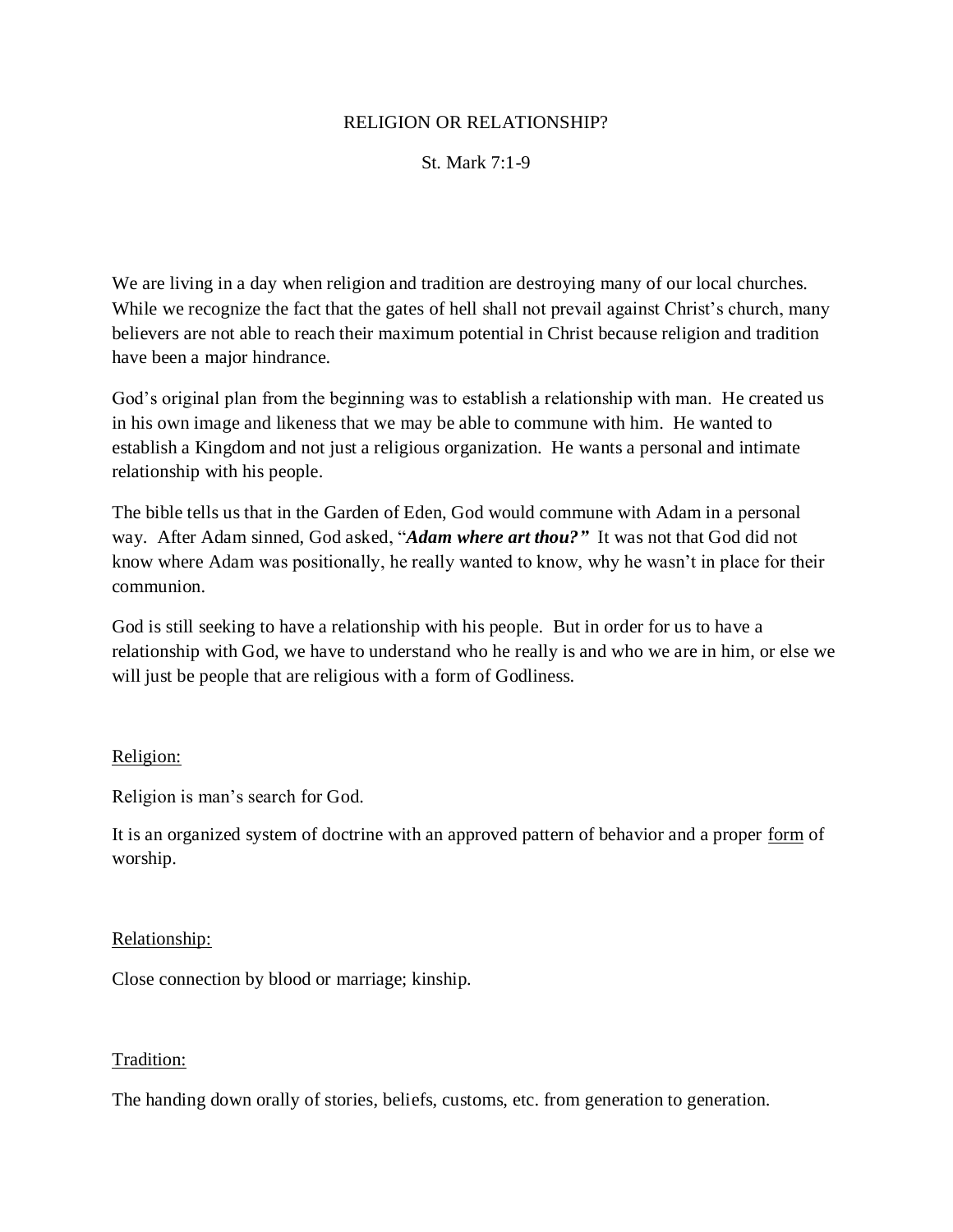In this lesson (St. Mark 7: 1-9), Jesus rebuked the Scribes and the Pharisees. He actually called them hypocrites. They were filled with a "form of Godliness" that amounted only to lip service. Jesus said it like this, *"This people honoureth me with their lips, but their heart is far from me.*" (St. Mark 7:6) He told them that they were very careful to keep their own traditions but that they were unconcerned about the Commandments of God. He also said that they worshipped him in vain.

There are many believers and many churches that live in bondage to tradition/religion to the point that they never really experience the freedom that is in Christ Jesus. Although there are some traditions that we should hold on to, there are many that we should have gotten rid of a long time ago.

The question is: When do you let them go? The answer is: When you realize that in keeping them, you are making the word of God of non effect. You let them go when you realize that they have no scriptural basis. You let them go when you realize that in keeping them, you find yourself not moving forward spiritually because they are unprofitable.

There are churches that are doing such a terrible injustice to their parishioners by insisting that they hold on to things that are totally unprofitable. Doctrines that are man-made and have absolutely no scriptural basis.

# THE FOLLOWING ARE SCRIPTURES WHERE JESUS REBUKES TRADITION:

But he answered and said unto them, *'Why do ye also transgress the commandment of God by your tradition?" (St. Matthew 15:3)*

For laying aside the commandment of God, ye hold the tradition of men, as the washing of pots and cups: and many other such like things ye do. (St. Mark 7:8)

Beware, lest any man spoil you through philosophy and vain deceit, after the tradition of men, after the rudiments of the world, and not after Christ. (Colossians 2:8)

Not giving heed to Jewish fables, and commandments of men, that turn from the truth (Titus 1:14).

Forasmuch as ye know that ye were not redeemed with corruptible things, as silver and gold, from your vain conversation received by tradition from your fathers; (I Peter 1:18)